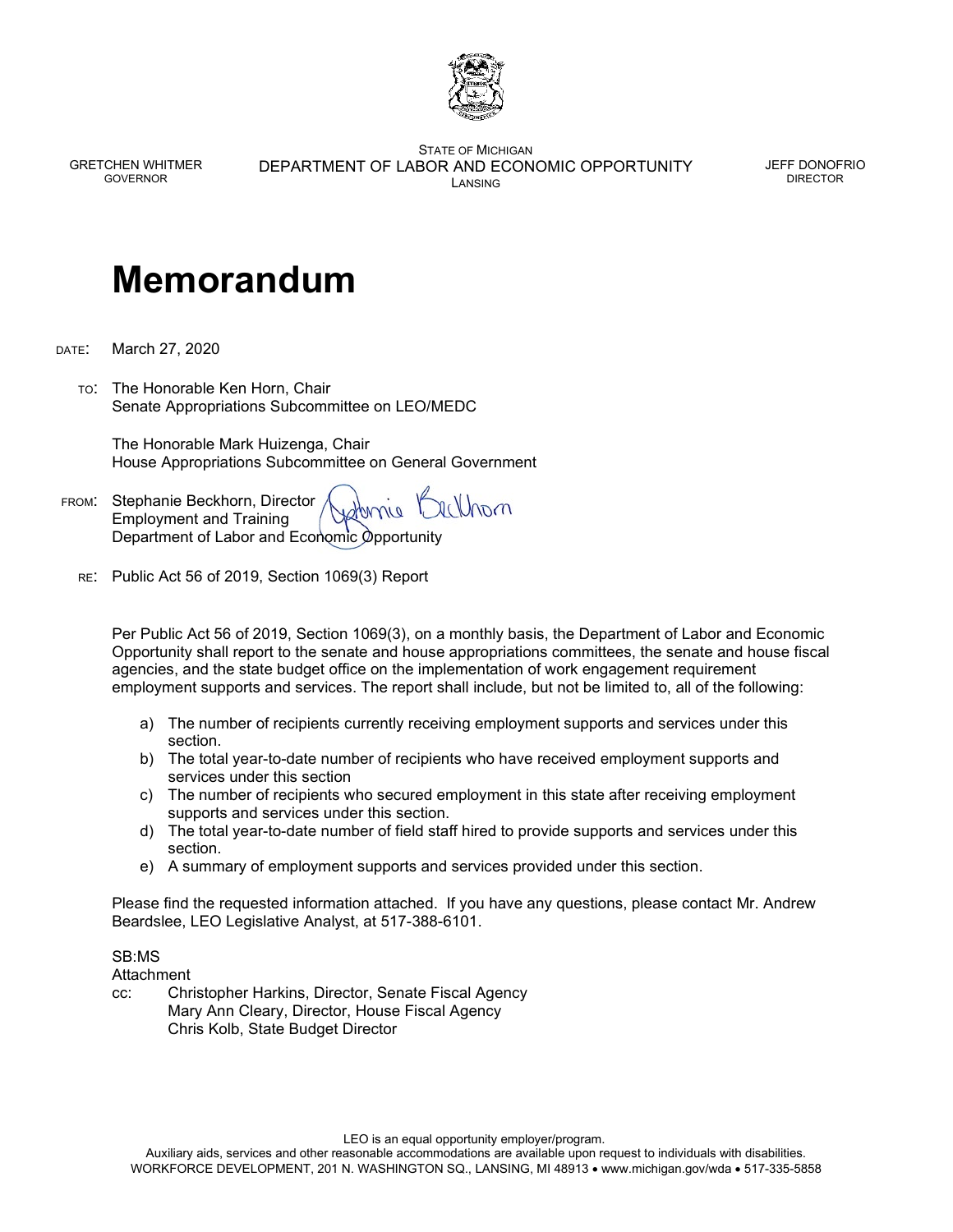## **PA 56, Sec. 1069(3) Boilerplate Report**

|                   | (a)                                                       | (b)                                                     | (c)                            | (d)                                |
|-------------------|-----------------------------------------------------------|---------------------------------------------------------|--------------------------------|------------------------------------|
| <b>Month</b>      | <b>Current No.</b><br><b>Receiving</b><br><b>Services</b> | Year-To-Date<br><b>No. Receiving</b><br><b>Services</b> | *No.<br><b>Employed</b>        | Year-To-Date<br><b>Staff Hired</b> |
| January 2020      | 19,085                                                    | 19,085                                                  | Data Available<br>October 2020 | $148**$                            |
| February 2020     |                                                           |                                                         |                                |                                    |
| March 2020        |                                                           |                                                         |                                |                                    |
| April 2020        |                                                           |                                                         |                                |                                    |
| May 2020          |                                                           |                                                         |                                |                                    |
| <b>June 2020</b>  |                                                           |                                                         |                                |                                    |
| <b>July 2020</b>  |                                                           |                                                         |                                |                                    |
| August 2020       |                                                           |                                                         |                                |                                    |
| September<br>2020 |                                                           |                                                         |                                |                                    |
| October 2020      |                                                           |                                                         |                                |                                    |
| November<br>2020  |                                                           |                                                         |                                |                                    |
| December<br>2020  |                                                           |                                                         |                                |                                    |

\*Note: Quarterly Wage Data will be used to identify employment outcomes. There is a two-quarter lag on Quarterly Wage Data.

\*\*Note: The total year-to-date number of staff hired/assigned to provide supports and services.

**(e) Summary of Employment Supports and Services**: For the purposes of this report, Employment Supports and Services are categorized as follows:

- 1) Self-Service Basic Career Activities: These activities require minimal staff intervention and include, but are not limited to registering for work to receive unemployment insurance benefits, self-directed job search, labor market research, and referral to supportive services.
- 2) Staff-Assisted Basic Career Activities: These activities require moderate staff assistance and include but are not limited to education and job readiness assessments, career counseling, job search assistance, and job placement assistance.
- 3) Staff-Assisted Individualized Activities: These activities require substantial staff assistance and include, but are not limited to comprehensive assessments,